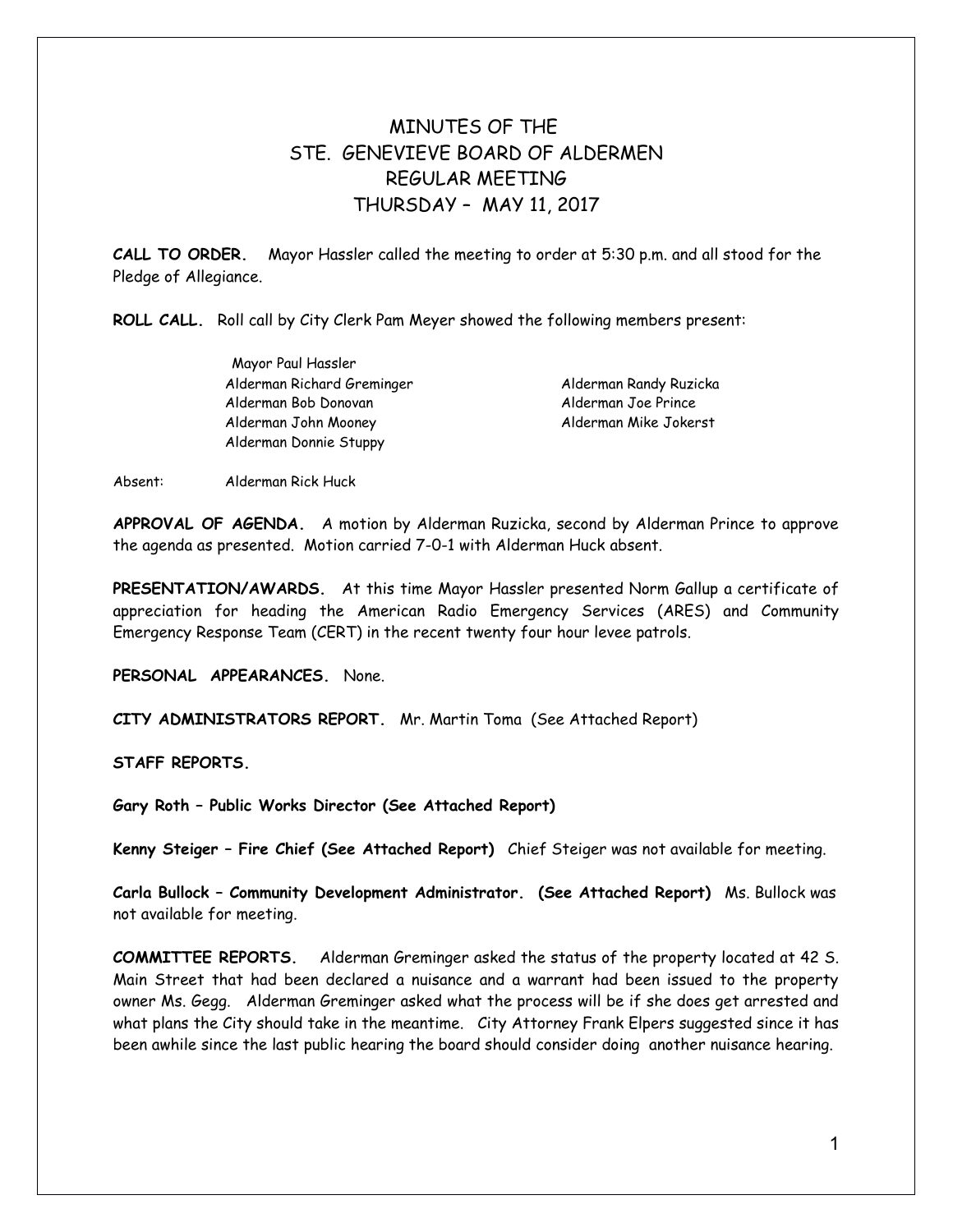Discussion occurred regarding the recent heavy rains that caused flash flooding and wastewater backups in basements. Mr. Toma added that no matter how new a system is, it will still not be totally free from inflow and infiltration and in order for the City to be held liable for these backups the City would have had to be totally negligent. Steve Wilson with Alliance Water estimated that the total number of homes that this situation effects is less than 50.

Removal of the old radio tower near the water tower on the corner of White Sands Road and Riverview Drive was discussed and agreed by all that this needs to be taken down. Mr. Toma reported that this has been declared surplus and City staff will look into coming up with a solution to remove.

**PUBLIC COMMENTS.** None.

## **CONSENT AGENDA.**

**Minutes – Board of Aldermen** – **Regular Meeting – April 27, 2017.** A motion by Alderman Jokerst, second by Alderman Mooney to approve the Minutes of the regular meeting of the Ste. Genevieve Board of Alderman held on April 27, 2017. Motion carried 7-0-1 with Alderman Huck absent.

**RESOLUTION 2017 – 14. A RESOLUTION AUTHORIZING FOURTEEN (14) SCOTT AIRPACKS (SCBA'S) BE DECLARED SURPLUS PROPERTY.** A motion by Alderman Jokerst, second by Alderman Stuppy to approve Resolution 2017-14 authorizing fourteen Scott Airpacks declared surplus. Motion carried 7-0-1 with Alderman Huck absent.

**OLD BUSINESS.** None.

**NEW BUSINESS.** None.

## **OTHER BUSINESS.**

A motion by Alderman Greminger, second by Alderman Prince to approve the following liquor licenses: El San Felipe Mexican Grill, The Anvil Saloon, Old Brick Restaurant, Café Genevieve, Show Me Shop, The Point, Lewsi Winery, Ste. Gen. Winery, Country Mart, Save-A-Lot, Oberle Meats, Casey's General Store, Rhodes 101 Stops, C-Barn, Week's Diner, The Family Diner, Ste. Genevieve Parish, Audubon's Grill & Bar, Dollar General, Chaumette, Inc., Buddy's Place, Downtown Sandbar and Stella & Me: DBA Main Street Saloon. Motion carried 7-0-1 with Alderman Huck absent. A motion by Alderman Mooney, second by Alderman Prince to approve Orris/Sirro's liquor license. Motion carried 6-0-1-1 with Alderman Huck absent and Alderman Greminger abstaining due to the fact that he owns the establishment.

Cathy Gruesling, chair of the 2017 French Heritage Festival is requesting street closures for June 10, 2017. A motion by Alderman Ruzicka, second by Alderman Prince to approve the street closure request for 2017 French Heritage Festival. Motion carried 7-0-1 with Alderman Huck absent.